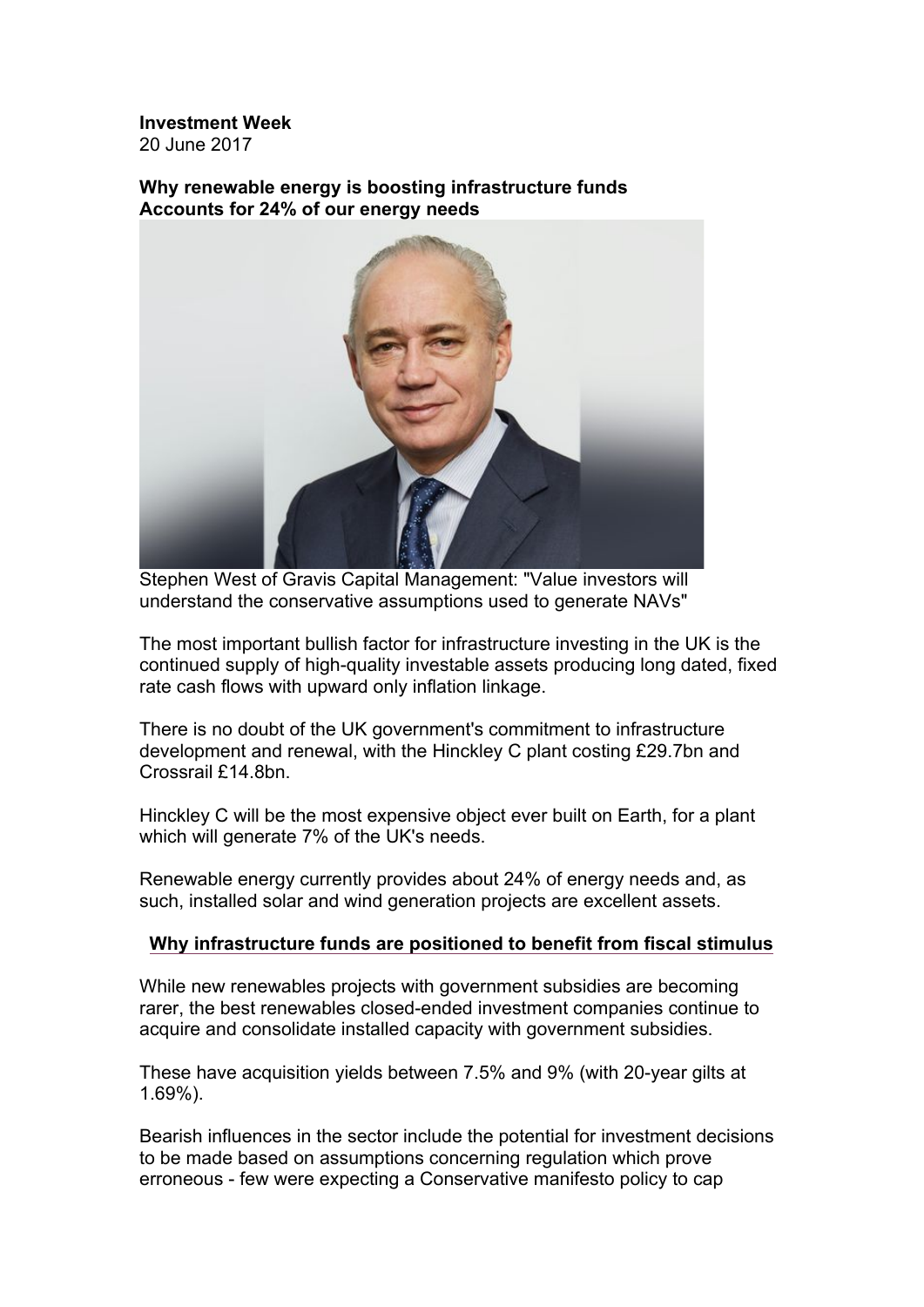standard variable tariffs for energy utilities.

# **Beyond Trump's rhetoric: Where are the infrastructure opportunities?**

While a cap at the weakest end of assumptions, as part of a broader energy strategy including the promotion of shale exploration now seems to be the outcome, share price volatility in the major energy suppliers has been pronounced.

Another bearish factor is the premium levels that some of the closed-ended investment companies (both infrastructure and renewables) and REITs have reached.

Value investors will, however, understand the conservative assumptions used to generate NAVs, and will perform their own analysis.

# **Does renewable energy have a Trump card?**

That said, in the absence of placements (perhaps indicating that supply of the very best projects in some areas is starting to dry up), we have seen the natural effect when there is an excess of demand for high-quality assets, and some premiums have moved further ahead.

In the absence of any strong surge in issuance, however, current levels may prove persistent with holders reluctant to sell assets which they feel have locked in yields with inflation upside, at a time when yield is not becoming easier to find.

*Stephen West is director of Gravis Capital Management and adviser to the VT UK Infrastructure Income fund*

#### **Bull Points**

- Continued supply of high-quality assets
- Strong government commitment to UK infrastructure

#### **Bear Points**

- Projects with government subsidies are becoming rarer
- Regulation has the potential to be changed unexpectedly